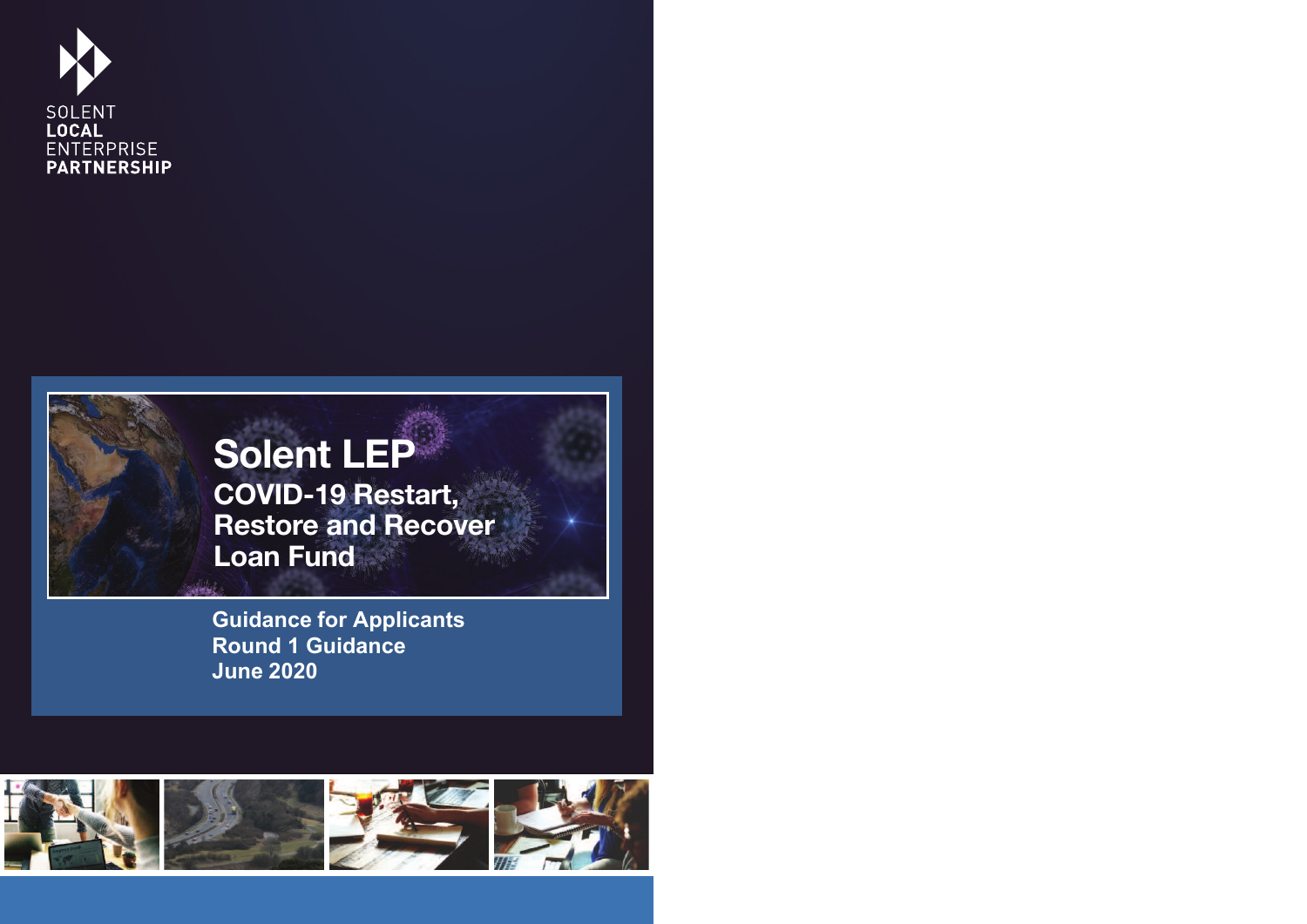## COVID-19 Restart, Restore CONTENTS and Recover Summary

The Solent LEP is fully committed to helping businesses in  $\bullet$  Funding can be used for capital or revenue expenditure. their efforts to meet the unprecedented challenges presented by the COVID-19 pandemic and are putting in place a range of support offers for Solent businesses to access.

This Restart, Restore and Recover Loan Fund is being made available as a bridging facility ahead of businesses accessing Government support offers and also to plug gaps in the Government support offers identified by the local business community, on the following basis:

- **1.** Loans of between £250,000 and £1,500,000 for businesses providing Economic Lifeline and Essential Services (see glossary) who need bridging finance ahead of accessing other Government support, or for those who need loan finance and cannot access other Government support, such as the Coronavirus Business Interruption Loan Scheme (CBILS).
- **2.** Loan funding of between £100,000 and up to £1,500,000 where other COVID-19 support is not available, or the amount businesses can access is insufficient to deliver their recovery plan.

- **This fund is for Limited companies registered with** Companies House only, located in the Solent LEP area.
- l This fund can provide loans at either interest free or low interest rates, with repayment holidays. **(See 7. State Aid - page 10)**

For applicants who successfully secure a loan from the Solent LEP of £500,000 or more, you will also benefit from the knowledge and expertise of a senior corporate mentor, who will provide a sounding board for difficult decisions, support in the development of suitable strategies for the future, and managing staff, cash flow and resilience. This will be a FREE service that will support you and your business as it recovers from COVID-19 and is a requirement of loans above

- Be a registered company.
- l Be based in and deliver economic benefits in the Solent LEP area.

£500,000 . **Please contact the Solent LEP at**

- Cannot access COVID-19 funding support through existing Government schemes in a timely fashion or the amount they can access from Government schemes is insufficient to deliver their recovery plan.
- Can provide a supporting recovery plan that shows the business is sustainable in the medium term.
- Can demonstrate that the funding is needed to support the operating position of the business in the recovery period.
- Can demonstrate that the funds will be repaid in the medium term.

recover**@solentlep.org.uk for more information.**

### Is this loan fund for you?

You must be able to demonstrate that your business is in need of this loan funding as a direct consequence of the impact of COVID-19 and that there is a good expectation that the business can continue to trade throughout and after the current emergency.

l Funding can be used for capital or revenue expenditure.

### Is my business eligible?

This is a Restart, Restore and Recover loan fund to support businesses who are responding to and seeking to recover from the COVID-19 crisis, and who can demonstrate that they have a recovery plan that will position their business for a sustainable long term future.

Businesses that are eligible to apply for this loan fund are required to:

- 1. Introduction
	- 1.1 The Solent Local Enterprise Part
	- 1.2 The COVID-19 Restart, Restore and Recover 2
- 2. COVID-19 Restart, Restore and Recover 2.1 What can be funded with the CC and Recover Loan Fund?.................. 2.2 Who can apply?......................................................................6 2.3 What Funding is Available?........
- 3. Fund Recovery....................................................................................7
- 4. How to apply.......................................................................................8
- 5. Timetable.............................................................................................8
- 6. Evaluation Process 9
	- 6.1. Eligibility Check.....................................................................9
	- 6.2. Evaluation Criteria ..................
	- 6.3. Due Diligence......................................................................9
- 7. State Aid
- 8. Publicity Requirements......................................................................11
- 9. Closing Date......................................................................................11
- 10. Data Protection and Information..........
- 11. Project Monitoring.............................................................................12
- 12. Contact Information.........................................................................13
- 13. Glossary.........................................................................................13



|                                | 4  |
|--------------------------------|----|
|                                | 4  |
| and Recover Loan Fund5         |    |
|                                |    |
| Loan Fund                      | 6  |
|                                |    |
| <b>VID-19 Restart, Restore</b> |    |
|                                | .6 |
|                                |    |
|                                |    |
|                                |    |
|                                |    |
|                                |    |
|                                |    |
|                                |    |
|                                |    |
|                                |    |
|                                |    |
|                                | 9  |
|                                |    |
|                                |    |
|                                |    |
|                                |    |
|                                |    |
|                                | 10 |
|                                |    |
|                                |    |
|                                |    |
|                                |    |
|                                |    |
|                                |    |
|                                |    |
|                                |    |
|                                |    |
|                                |    |
|                                |    |
|                                |    |
|                                |    |
|                                |    |

Businesses will also be eligible to apply for this loan fund if they:

### **A glossary is available in section 13.**

If, after reading these headlines, you are still not sure whether your business is eligible for this loan fund, or if you need further advice or other assistance, please call us on 02392 688 055 / recover@solentlep.org.uk.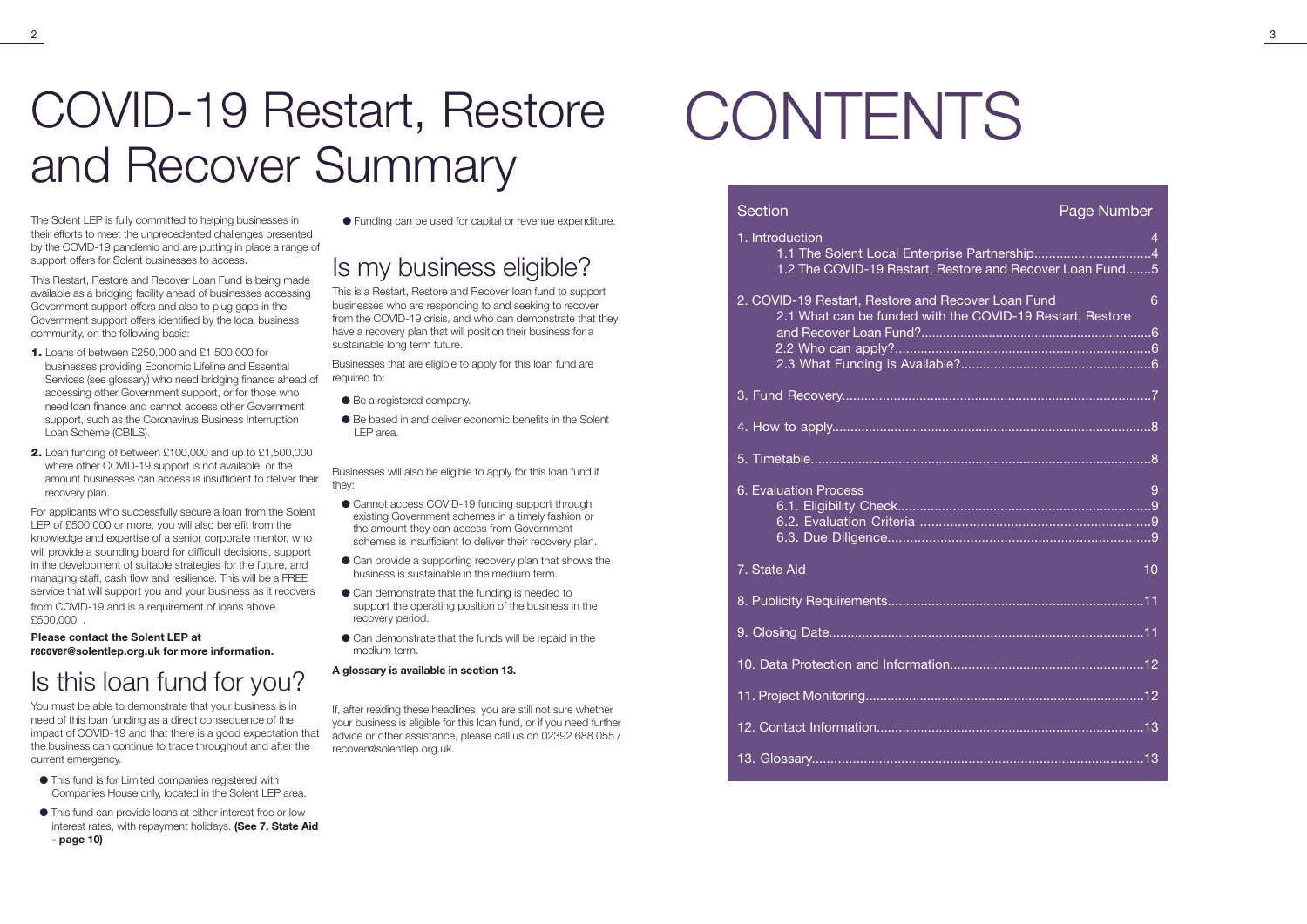### 1.1 The Solent Local Enterprise **Partnership**

# 1. Introduction

The Solent Local Enterprise Partnership (LEP) is the key interface and lead for economic development in the Solent (See map 1, below), an area that stretches from Hayling Island in the east, to the border with Dorset in the west, and includes the Isle of Wight, much of the New Forest National Park, and the two cities of Portsmouth and Southampton. It is a partnership organisation between the business community, the Further Education and Higher Education

### 1.2 The COVID-19 Restart, Restore and Recover Loan Fund

sector, three unitary authorities, five district councils and one county council, all of whom are actively working together to secure a more prosperous and sustainable future for the Solent area, providing the resources and economic environment, which makes it easier for businesses and individuals to be productive and where pioneering research is encouraged through support for relevant institutions.

### **For further information on the Solent LEP, please visit our website www.solentlep.org.uk.**





The Solent LEP has allocated loan funding to establish a Restart, Restore and Recover loan fund for Solent businesses which, through a successful application for loan funding, can demonstrate that they will be positioned to respond to and recover from the economic impacts of the COVID-19 crisis and have the ability to recover from the current economic shock, recover and continue to trade once the initial impact on the economy has passed.

Whilst the Solent LEP has acted rapidly to divert its funding to establish a range of offers to support businesses through this economic crisis, it does not have the funds to provide support to every business impacted by COVID-19 and, as such, must target this loan fund to areas that have not been able to access the support being made available by central Government.

This loan fund is, therefore, able to provide support on the

following basis:

- **1.** Loans of between £250,000 and £1,500,000 for businesses providing Economic Lifeline and Essential Services (see glossary) who need bridging finance ahead of accessing other Government support, or for those who need loan finance and cannot access other Government support, such as the Coronavirus Business Interruption Loan Scheme.
- **2.** Loan funding of between £100,000 and up to £1,500,000 where other COVID-19 support is not available, or the amount businesses can access is insufficient to deliver their recovery plan.

This loan fund is structured on a flexible basis where repayment holidays can be provided and either interest free or low interest rates can be offered, subject to State Aid considerations and the applicants' financial history / standing. This will be discussed with applicants as part of the application process.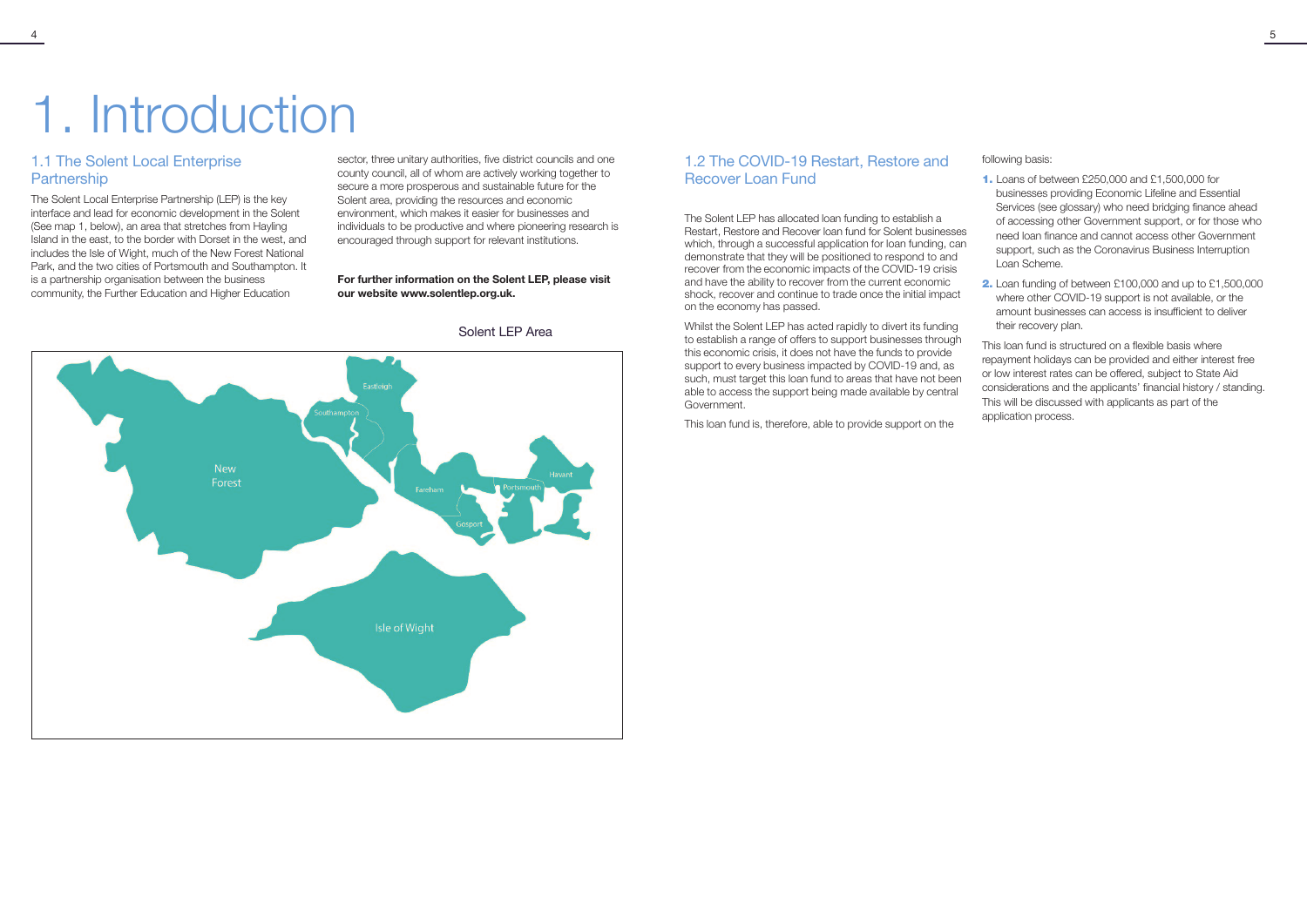## 2. COVID-19 Restart, Restore and Recover Loan Fund: The Details

### 2.1 What and who can be funded?

The COVID-19 Loan Fund is immediately available to businesses within the Solent LEP area (see Map 1) that require loan funding to respond to and recover from the COVID-19 crisis, that contribute economic outputs within the Solent LEP area and who can also demonstrate that they have a recovery plan that will position their business for a sustainable long term future.

This loan fund is being made available to support businesses that are both eligible and represent the strongest cases for support within the funding envelope.

The main priorities of the Fund are, therefore, the safeguarding of employment and apprenticeships, long-term business recovery and, where applicable, the continued provision of Economic Lifeline and Essential Services (see glossary) during the COVID-19 pandemic.

- **1.** Businesses that can demonstrate that they have been adversely impacted by the COVID-19 pandemic;
- 2. Businesses that have not been able to access support made available by Government;
- **3.** Businesses that are unable to access wider support made available by Government in a timely manner and require bridging funding in advance of securing Government funding.
- 4. Businesses that can demonstrate that through a successful application for loan funding they will be able to:
- Safequard jobs;
- Position the business to respond and seek to recover from the COVID-19 pandemic;
- **5.** Businesses must be located in the Solent LEP area:
- 6. Businesses that can put their business plans into action immediately to respond to the impact of COVID-19.
- 7. Businesses that have accessed government funding support but need further loan funding to deliver their recovery plan

The Solent LEP will consider applications against the following eligibility criteria:

Exceptionally, we will consider applications from businesses that are already in receipt of Government funding in relation to the pandemic but need additional funding to be able to provide Economic Lifeline and Essential Services that benefit the economy.

### 2.2 Who can apply?

The Fund is open to businesses in the following two categories:

- **1.** Loans of between £250,000 and £1,500,000 for businesses providing Economic Lifeline and Essential Services (see glossary) who need bridging finance ahead of accessing other Government support, or for those who need loan finance and cannot access other Government support, such as the Coronavirus Business Interruption Loan Scheme.
- **2.** Loan funding of between £100,000 and up to £1,500,000 where other COVID-19 support is not available, or the amount businesses can access is insufficient to deliver their recovery plan.

### 2.3 What Funding is available?

Applicants can apply for loans between £100,000 and £1,500,000 depending on which of the two categories they fit into.

This specific loan fund is designed to be flexible and the following are the main characteristics:

- **Funding Agreement**
- l Debenture or other forms of non-personal security. (See Glossary)

## 3. Loan Review and **Monitoring**

Interest Rates:

- l Interest free loans will be considered, subject to State Aid rules and financial standing and this will be discussed with you at the application stage.
- l Where an interest rate is charged, it will be based on EC Reference Rate plus a margin calculated on the basis of an assessment by the Accountable Body of the Solent LEP as part of the due diligence process of creditworthiness and risk.

Loan Repayments:

- l An initial repayment holiday of up to 12 months will be considered as part of the applicant's recovery plan.
- l A loan repayment plan will be agreed with you as part of the application and will be reviewed with you on an ongoing basis.
- Lon Louis are available for a period of three to 36 months.
- l There will be no charge for early repayment of loans.

The amount and type of loan ultimately offered to any business will reflect the Solent LEP's assessment of the minimum support needed to support the sustainable continuation of the business and the level of risk involved. The Solent LEP, and Portsmouth City Council as Accountable Body for the fund, will require a debenture or other form of non-personal security on the company in order to help satisfy the due diligence process. businesses that accept a loan offer. The Solent LEP's liability will always be limited to the value of its agreed investment. 2.4 Added Value for larger loans

The Solent LEP needs to satisfy Portsmouth City Council as Accountable Body with regard to the compliance of any proposed loan with State Aid regulations. This will also form part of the due diligence process (see below).

Portsmouth City Council, as Accountable body for the COVID-19 Restart, Restore and Recover Loan Fund, will enter into all funding agreements on behalf of the Solent LEP with

For applicants who successfully secure a loan from the Solent LEP of £500,000 or more, you will also benefit from the knowledge and expertise of a senior corporate mentor, who will provide a sounding board for difficult decisions, support in the development of suitable strategies for the future, and managing staff, cash flow and resilience. This will be a FREE service that will support you and your business as it recovers from COVID-19 and is a requirement of loans above £500,000.

The applicant must use the funds to ensure the sustainability of the business and the safeguarding of jobs by an agreed date. All loan agreements will be managed on an open book basis.

Successful applicants will be required to provide quarterly reports setting out progress and including management accounts and cash flow updates.

If you want to repay your loan early, there is no charge for doing so.

Ultimately, the terms of each loan will be approved by the Solent LEP and its Accountable Body, Portsmouth City Council, and may include the following legal instruments (as appropriate in the instance of each given application) in order to ensure that the loan is recovered: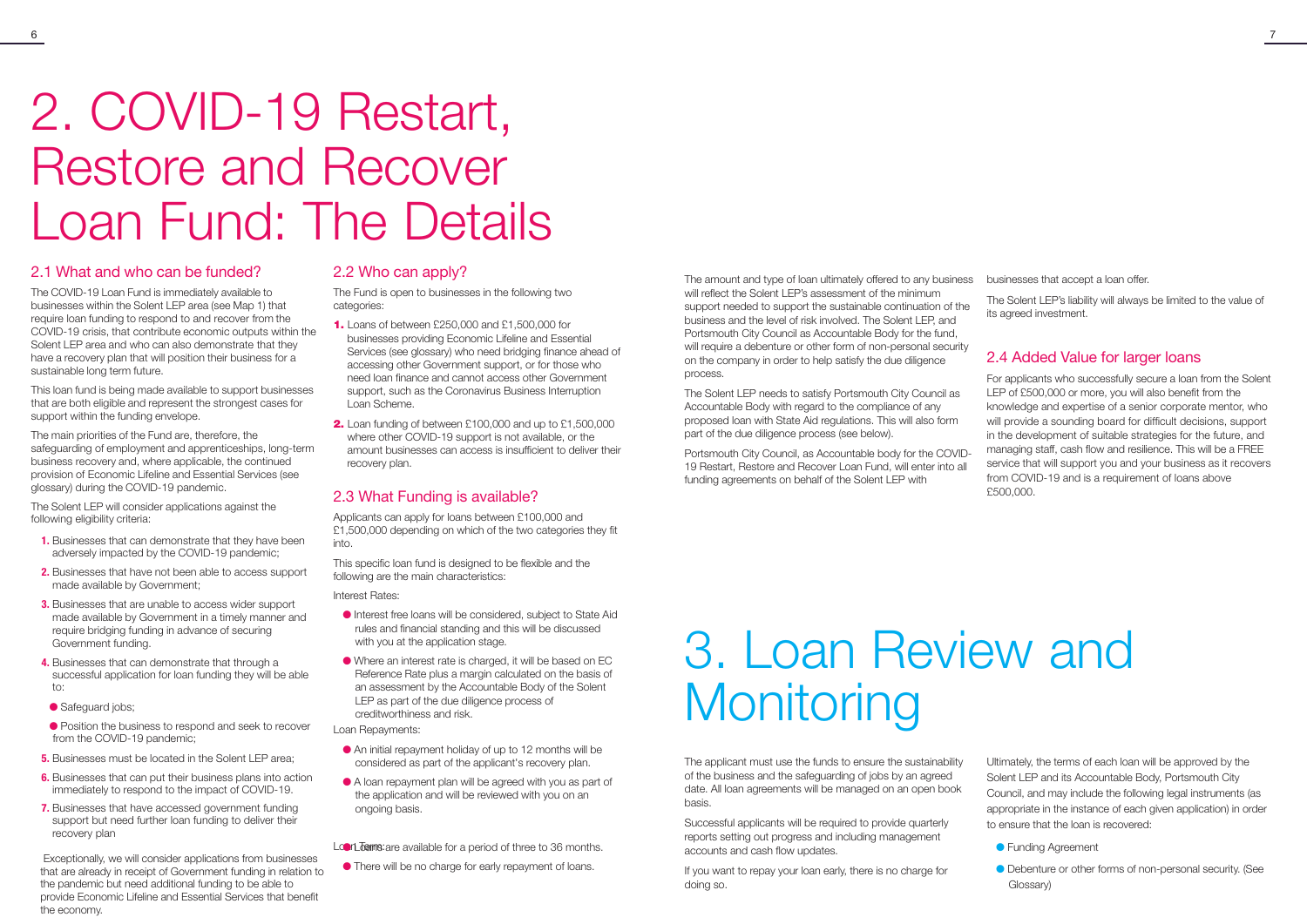## 4. How to apply 6. Evaluation Process

The applicant should submit a full application form which needs to be accompanied with the following:

- l Three year audited accounts identifying strong trading history (two years by exception), along with last six months management accounts.
- **Current cash flow forecasts.**
- Recovery Plan (36 months).
- $\bullet$  In addition to the current year cash flow forecast, a set of cash flow forecasts that cover the repayment period for the loan requested.
- l Any other information that will support and add strength to your application.

## 5. Timetable

We aim to acknowledge applications within two working days, and undertake an eligibility check within five working days. If your application is eligible, it will then progress to due diligence, which will consider strategic fit, the strength of your recovery plan, and a financial assessment. The LEP's Funding, Finance and Performance Management Group (FFPMG) will

Note: The recovery plan and cash flow forecasts need to include evidence of future trading costs and revenues. Without suitable evidence it is unlikely that a loan can be agreed.

The application form is available for download now **[here](https://www.solentlep.org.uk/restart-restore-recover-loan/)**

All completed applications and accompanying information should be submitted via email to **recover@Solentlep.org.uk**

Support is available to applicants during the application process. The Solent LEP wants to see strong evidence of how this funding can support the recovery of your businesses through the COVID-19 pandemic and a long term recovery plan.

All applicants are invited to join one of our weekly webinars to find out more about the application process and ask specific questions relating to their application before submission.

- Businesses should be located in, and contribute economic outputs within, the Solent LEP area;
- Businesses can demonstrate and evidence that they can recover from the COVID-19 pandemic.
- l Businesses should meet one of the two areas specified for targeted support:
- **1.** Loans of between £250,000 and £1,500,000 for businesses providing Economic Lifeline and Essential Services (see glossary) who need bridging finance ahead of accessing other Government support, or for those who need loan finance and cannot access other Government support, such as the Coronavirus Business Interruption Loan Scheme.
- **2.** Loan funding of between £100,000 and up to £1,500,000 where other COVID-19 support is not available, or the amount businesses can access is insufficient to deliver their recovery plan.
- l There must be a good expectation that the business can continue to trade throughout and after the current emergency;
- l Limited companies registered with Companies House only;
- Reason for loan COVID-19 impact and not inherent business failure.

consider applications for loan funding up to £500,000, with the LEP Board considering applications above £500,000.

This loan fund is now open and will accept applications on an ongoing basis until all the funding has been allocated, or until 31 October 2020, whichever is the soonest. Performance of the loan fund will be kept under review and the LEP may need to introduce application windows to enable the relative strength of applications to be considered should demand exceed affordability.

- $\bullet$  Jobs Safeguarded The ability to demonstrate that jobs will be safeguarded as a direct result of this funding:
- $\bullet$  Recovery Plan Evidence that the business cannot only continue to trade but can show a long term recovery plan to be a sustainable business post COVID-19;
- l Ability to Repay Clear demonstration that LEP funding can be repaid.

### 6.1 Eligibility check

All applications will go through an initial basic eligibility check against the following criteria set by the Solent LEP Board:

### 6.2 Evaluation criteria

Eligible applications will be objectively assessed and scored by the Solent LEP Executive Team and the Accountable Body based on the information provided by each applicant. Final funding decisions will be made by the LEP Board or the Finance, Funding and Performance Management Group.

### Key criteria are:

l Business Recovery Plan – The ability to demonstrate that the business are responding to and seeking to recover

from the current COVID-19 crisis;

Note: Evidence will be required to substantiate the information set out in the bullet points above.

The COVID-19 Restart, Restore and Recover Loan Fund Application Form has been designed to capture information on all these criteria and will be used as the basis, along with any supporting documentation provided by you, to evaluate the application.

Members of the Solent LEP's Finance, Funding and Performance Management Group and/or the LEP Board will review and make the final decision on applications based on assessments and recommendations made by the LEP Executive Team and Accountable Body.

Please note: this is a competitive process which is subject to affordability and other terms as detailed in this guidance. The LEP reserves the right to not allocate all of the funding available if insufficient projects meet the required standard.

### 6.3 Due Diligence

All applications will undergo a due diligence review and will need to satisfactorily pass this review before funding is awarded subject to contract. This process will include:

### **Financial appraisal**

The Solent LEP will not fund businesses that would still be funded and be able to continue to trade without investment from the COVID-19 Restart, Restore and Recover Loan Fund. In other words, the LEP's funding must not replace other funding options, specifically funding being made available by the Government to support businesses in response to the COVID-19 crisis.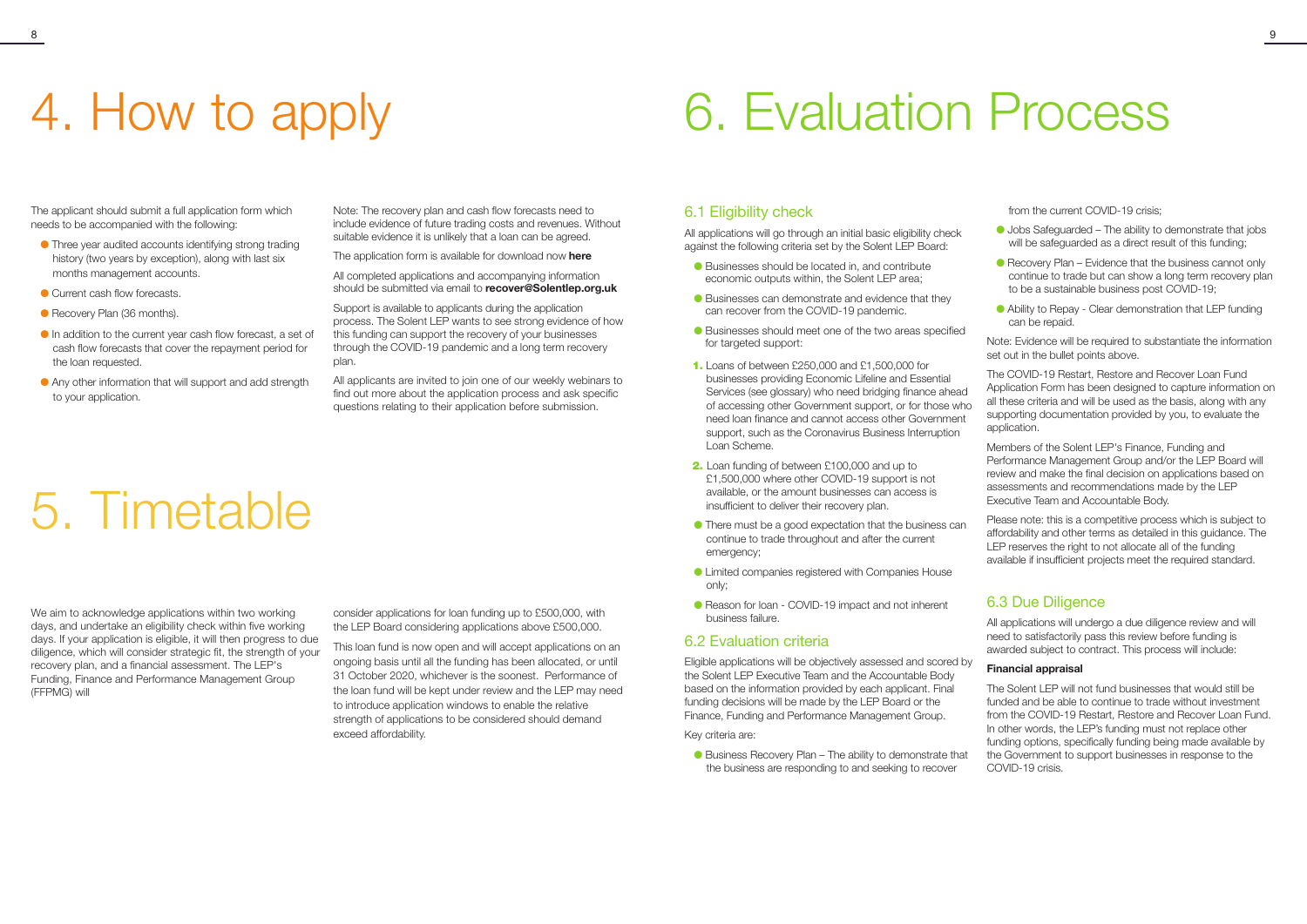## 8. Publicity requirement

## 9. Closing date

Projects awarded loans will be required to acknowledge support from the Solent LEP in all written material including press releases and public presentations.

Performance of the loan fund will be kept under review and the LEP may need to introduce application windows to enable the relative strength of applications to be considered should demand exceed affordability.

This loan fund is now open and will accept applications on an ongoing basis until all the funding has been allocated, or until 31 October 2020, whichever is the soonest. Applications must be submitted using the application form provided and this, along with any other supporting information you provide, should be submitted to:

The Solent LEP reserves the right to review the terms and conditions of this loan fund or withdraw it and will monitor this in response to the unprecedented economic situation brought about by COVID-19.

### **recover@solentlep.org.uk**

Please note, in line with Government guidance on COVID-19, the Solent LEP office is closed and all staff are working remotely, therefore, we are unable to accept postal applications.

Receipt of applications will be acknowledged within two working days.

Applicants must demonstrate the need they have for a loan from this fund. The Solent LEP will provide only the minimum loan required to allow the business to support the delivery of their recovery plan. The financial appraisal stage, therefore, will seek to:

- l Appraise the financial position of the business and test underlying assumptions;
- l Identify the minimum loan funding needed to support the business;
- l Evaluate the applicant's ability to meet the repayment plan of the Solent LEP's loan facility.
- l Understand and consider the financial, commercial and market risks associated with the application.

The Solent LEP reserves the right to request additional information that can further support an application.

### **Financial standing**

The Solent LEP will undertake a thorough review of the applicant's financial standing.

The Solent LEP will also consider the most appropriate form of security for its investment. This will involve the use of charges. Please note, any charges, will not include a personal charge.

You will be required to verify and demonstrate any de minimis aid your business has received to date, and any business that has reached the total de minimis aid ceiling of €200,000 over a rolling three-year fiscal period will not be eligible to rely on the relief such exemption provides.

An assessment of credit worthiness and the financial standing of applicants will be undertaken by the Accountable Body.

The Solent LEP reserves the right to request additional financial information from any applicant. The Solent LEP also reserves the right to take account of an applicant's track record on investment recovery.

### **Deliverability**

The Solent LEP will undertake a risk assessment for each application. This will review risks in relation to:

- l The ability to continue to trade and ultimately recover from the COVID-19 pandemic; and
- l The level of evidence provided in the application to underpin this.

The Solent LEP also reserves the right to request further information or evidence from any applicant.

## 7. State Aid

The Accountable Body is required to ensure that all financial arrangements under the COVID-19 Loan Fund offered by the Solent LEP comply with EU State Aid regulations.

Applicants should note that the responsibility for ensuring their application for funding is compliant with State Aid legislation is theirs, and they may wish to seek advice accordingly. As a guide, interest free loans may be offered in cases where an application meets the requirements of the De Minimis Regulation. De minimis aid refers to small amounts of aid that is unlikely to affect trade and therefore benefits from a "safe harbour" exemption. The maximum de minimis threshold single recipient can benefit from is €200,000 over a rolling three-year fiscal period (or £ sterling equivalent on the day granted).

In cases where a lower or nil interest rate is not possible then interest rates will be based on a commercial rate of interest which will be calculated using the EC Reference Rate plus a margin calculated on the basis of an assessment by the Accountable Body as part of the due diligence process of creditworthiness and collateralisation of the applicant.

Such assessment(s) of interest rates will be carried out on a case by case basis as part of the due diligence process by the accountable body and any decisions made are final.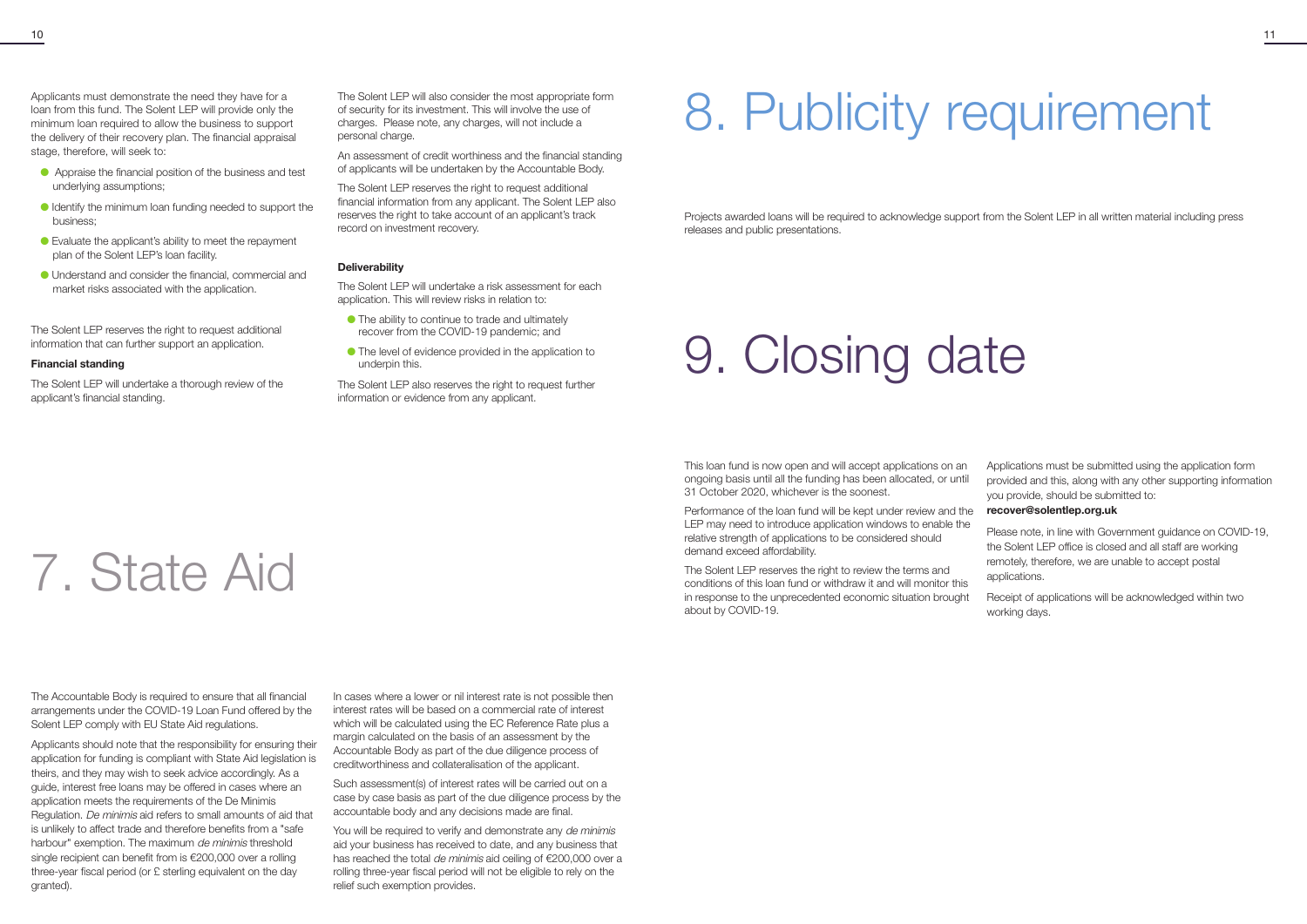## 12. Contact Information

Should you have any general enquiries on any of the information included in this document, please contact the Solent LEP using the below contact information:

**By email to:**  recover**@Solentlep.org.uk** 

**Or by telephone on: 023 9268 8055**

**Applications should** also **be sent to recover@solentlep.org.uk** 

### 13. Glossary

**Business (and Businesses):** A company limited by guarantee does not have any shares or shareholders (like the more common limited by shares structure) but is owned by guarantors who agree to pay a set amount of money towards company debts. Companies limited by guarantee will be registered with Companies House.

This section provides clarification on some of the terminology used in this loan fund guidance document. However, should you require further clarification, please contact the LEP using the contact details in section 12.

**Debenture:** an agreement between a lender and a borrower which is registered at Companies House and lodged against your company's assets. The debenture secures the assets for the lender should the company fail and in liquidation, the charge becomes 'fixed' on the asset's value at that point in time.

**Economic Lifeline Services:** An established business providing a paid for service that is necessary for the effective and efficient functioning of the local economy. Examples include privately operated passenger and freight transport services (not private hire vehicles), utilities (including broadband), freight distribution services, and ports handling passengers and freight.

**Soft Loan:** A loan generally offered on more favourable terms than other loans, such as long repayment or interest holidays.

**Essential Services:** An established independent registered company providing a paid for service that is necessary for the effective and efficient functioning of the economy through the current COVID-19 health and economic emergency, including (but not limited to): food retailers (including food markets,

- $\bullet$  confirm to the edicts of the law or comply with legal process served on us;
- $\bullet$  protect and defend our rights or property;
- l act under exigent circumstances to protect the personal safety of other users of the website or the public.

supermarkets, convenience stores and corner shops), pharmacies (including non-dispensing pharmacies) and chemists, newsagents, homeware, building supplies and hardware stores, petrol stations, car repair and MOT services, bicycle shops, post offices, funeral directors, laundrettes and dry cleaners, dental services, opticians, audiology services, chiropody, chiropractors, osteopaths and other medical or health services, including services relating to mental health, veterinary surgeons and pet shops, agricultural supplies shop, freight storage and distribution facilities, privately operated passenger and freight transport services (not private hire vehicles), utilities (including broadband), and ports handling passengers and freight.

**Public bodies** are defined in the Government guidance document available **[here](https://assets.publishing.service.gov.uk/government/uploads/system/uploads/attachment_data/file/519571/Classification-of-Public_Bodies-Guidance-for-Departments.pdf%20Guidance%20for%20Departments)**

**Registered Company:** A registered company is defined as a company limited by guarantee. A company limited by guarantee does not have any shares or shareholders (like the more common limited by shares structure) but is owned by guarantors who agree to pay a set amount of money towards company debts. Companies limited by guarantee will be registered with Companies House.

### **Timescales:**

- $\bullet$  Short term  $-$  0-6 months
- $\bullet$  Medium term  $-6$ -36 months

### 10. Data Protection and Information

# 11. Project Monitoring

In providing any information to us, including any personal data, you shall be regarded as having consented to allowing the Solent LEP to process your personal data (as defined below), and to share that information with Portsmouth City Council, and any relevant Government department, for purposes relating to the administration of expressions of interest to the Fund. We may also disclose personal data if required to do so by law or in the good-faith and belief that such action is necessary to:

For the purposes of this policy, "personal data" means any personal information (including sensitive personal data) that is capable of identifying you. This information may include your name, address, telephone number, fax number or e-mail address.

The Solent LEP, as the data controller, will process information in accordance with data protection legislation as outlined in the Solent LEP privacy notice **[here](https://solentlep.org.uk/data-protection-privacy-notice/)**

The Accountable Body for the Solent LEP is Portsmouth City Council; information may be shared with our Accountable Body in order to enable the discharge of the LEP's responsibilities. A copy of the Portsmouth City Council Data Protection privacy notice is available **[here](https://www.portsmouth.gov.uk/ext/the-council/data-protection-privacy-notice)**

The Solent LEP has secured significant public funding and, as a result, also operates within the context of public funding frameworks. In line with this, information may be shared with HM Government in order to enable the discharge of the LEP's responsibilities under the Assurance Framework.

Further guidance on the use of personal data for those who use LEP services and/or apply for LEP funding is available **[here](https://solentlep.org.uk/data-protection-privacy-notice)**

For projects awarded loan funding, we will appoint an officer to liaise with you on a regular basis and may require additional information from you to enable us to monitor progress against your business plan.

You must comply with all reasonable requests for information by the LEP or its Accountable Body.

Further information regarding monitoring will be set out in the loan agreement.